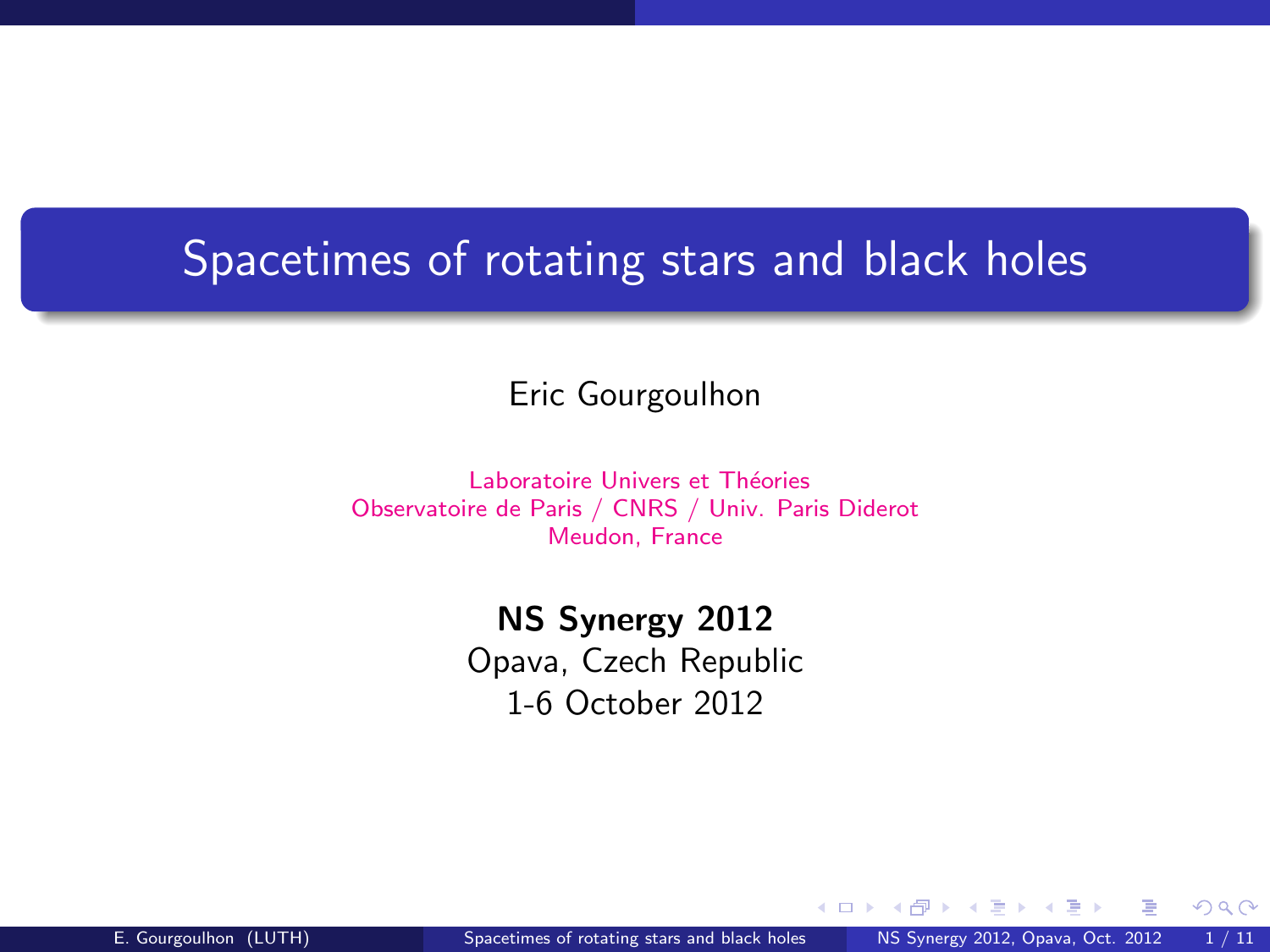Star of gravitational mass  $M = 1.4 M_{\odot}$ , rigidly rotating at  $\Omega/(2\pi) = 716 \text{ Hz}$ (the highest rotation frequency among observed neutron stars, achieved by the pulsar PSR J1748-2446ad)

#### Equation of state: (cf. Micaela Oertel's lecture)

- core: model  $A18+\delta v+U1X^*$  of Akmal, Pandharipande & Ravenhall (1998), describing a matter of neutrons, protons, electrons and muons via a Hamiltonian including two-body and three-body interactions, as well as relativistic corrections
- *inner crust:* SLy4 model of Douchin & Haensel (2001)
- $\bullet$  *outer crust:* Haensel & Pichon (1994), which is based on the experimental masses of neutron rich nuclei.

Computation: code Lorene/nrotstar (<http://www.lorene.obspm.fr>)

 $4.11 \times 4.41 \times 4.71 \times 4.71$ 

 $\Omega$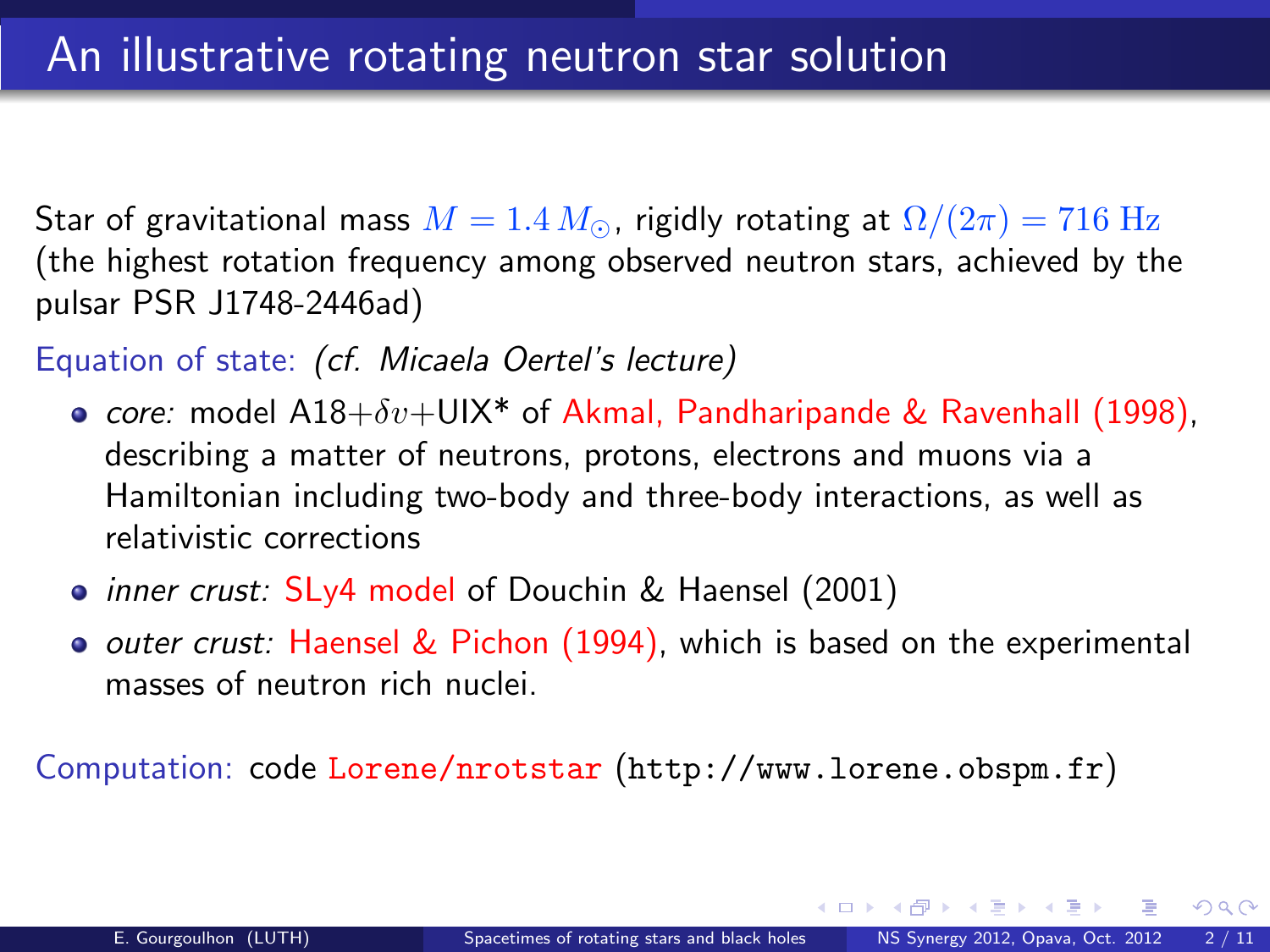## An illustrative rotating neutron star solution

Gravitational mass  $M = 1.400 M_{\odot}$ Baryon mass  $M_{\rm b}$  1.542  $M_{\odot}$ <br>Rotation frequency  $\Omega/(2\pi)$  716 Hz Rotation frequency  $\Omega/(2\pi)$ Central log-enthalpy  $H_c$  $0.2262c^2$ Central proper baryon density  $n_{\rm b,c}$  0.5301 fm<sup>-3</sup> Central proper energy density  $\varepsilon_c$ Central pressure  $p_c$ Coordinate equatorial radius  $r_{\text{eq}} = 9.867 \text{ km}$ Coordinate polar radius  $r_{\rm p}$  8.649 km Axis ratio  $r_{\rm p}/r_{\rm eq}$  0.8763 Circumferential equat. radius  $R_{\text{circ}} = 12.08 \text{ km}$ Compactness  $GM/(c^2 R_{\rm circ})$  0.1711 Angular momentum  $J$ Kerr parameter  $cJ/(GM^2)$ ) 0.3693 Moment of inertia I  $1.417 \times 10^{38}$  kg m<sup>2</sup> Kinetic energy ratio  $T/W$  0.0348 Velocity at the equator  $U_{\text{eq}}$  0.1967 c Redshift from equator, backward  $z_{\rm ee}^{\rm b}$ 0.5529 Redshift from pole  $z_p$  0.2618

5.7838  $\rho_{\rm nuc}c^2$  $0.8628 \rho_{\text{nuc}}c^2$ 0.7238  $GM_{\odot}^{2}/c$ 

<span id="page-2-0"></span> $QQ$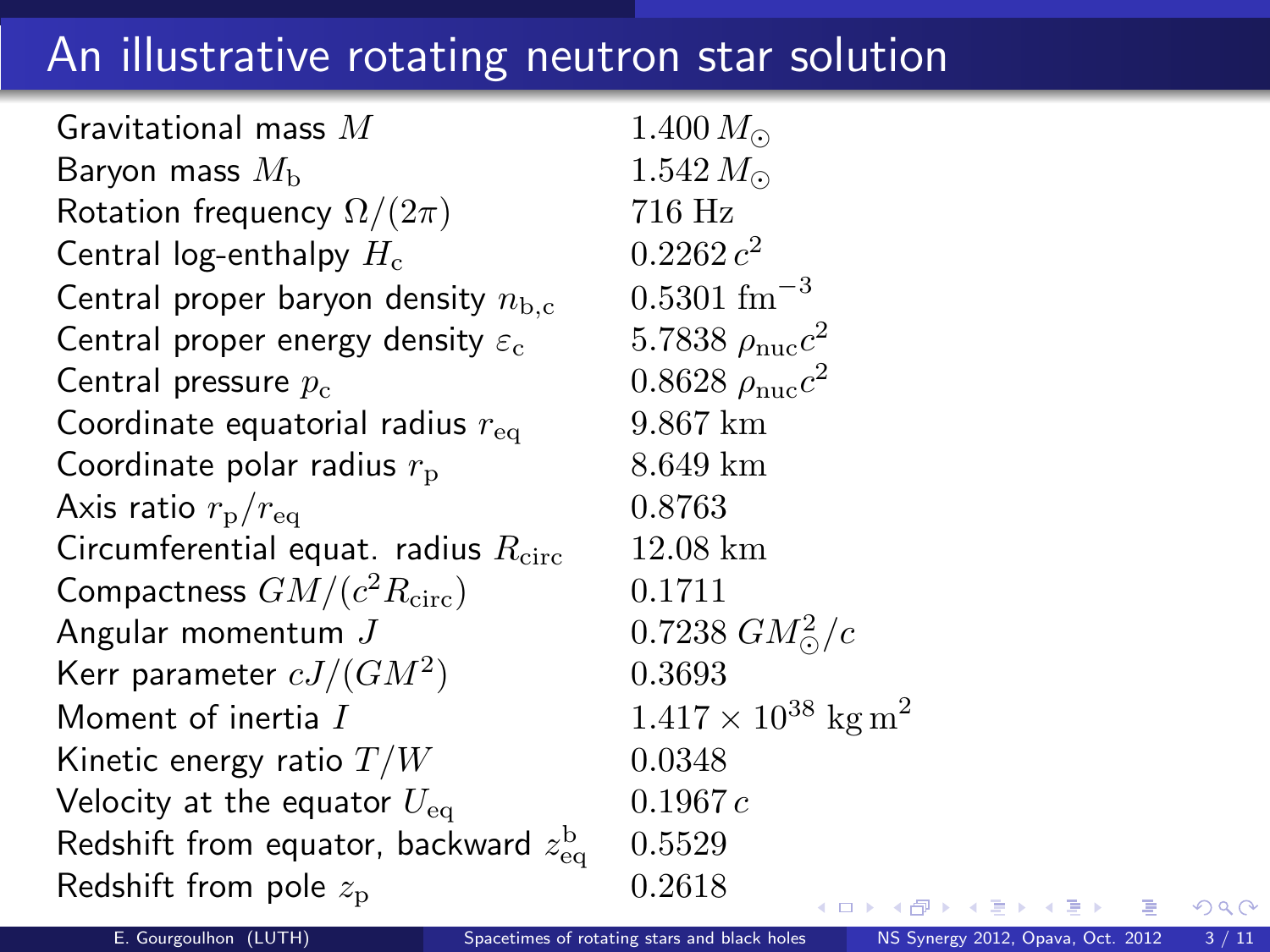

Isocontours of the proper energy density  $\varepsilon$  in the meridional plane  $\varphi = 0$ . The coordinates  $(x, z)$  are defined by  $x := r \sin \theta$  and  $z := r \cos \theta$ . The thick solid line marks the stel[lar](#page-2-0) [su](#page-4-0)[rf](#page-2-0)[ac](#page-3-0)[e.](#page-4-0)

<span id="page-3-0"></span> $299$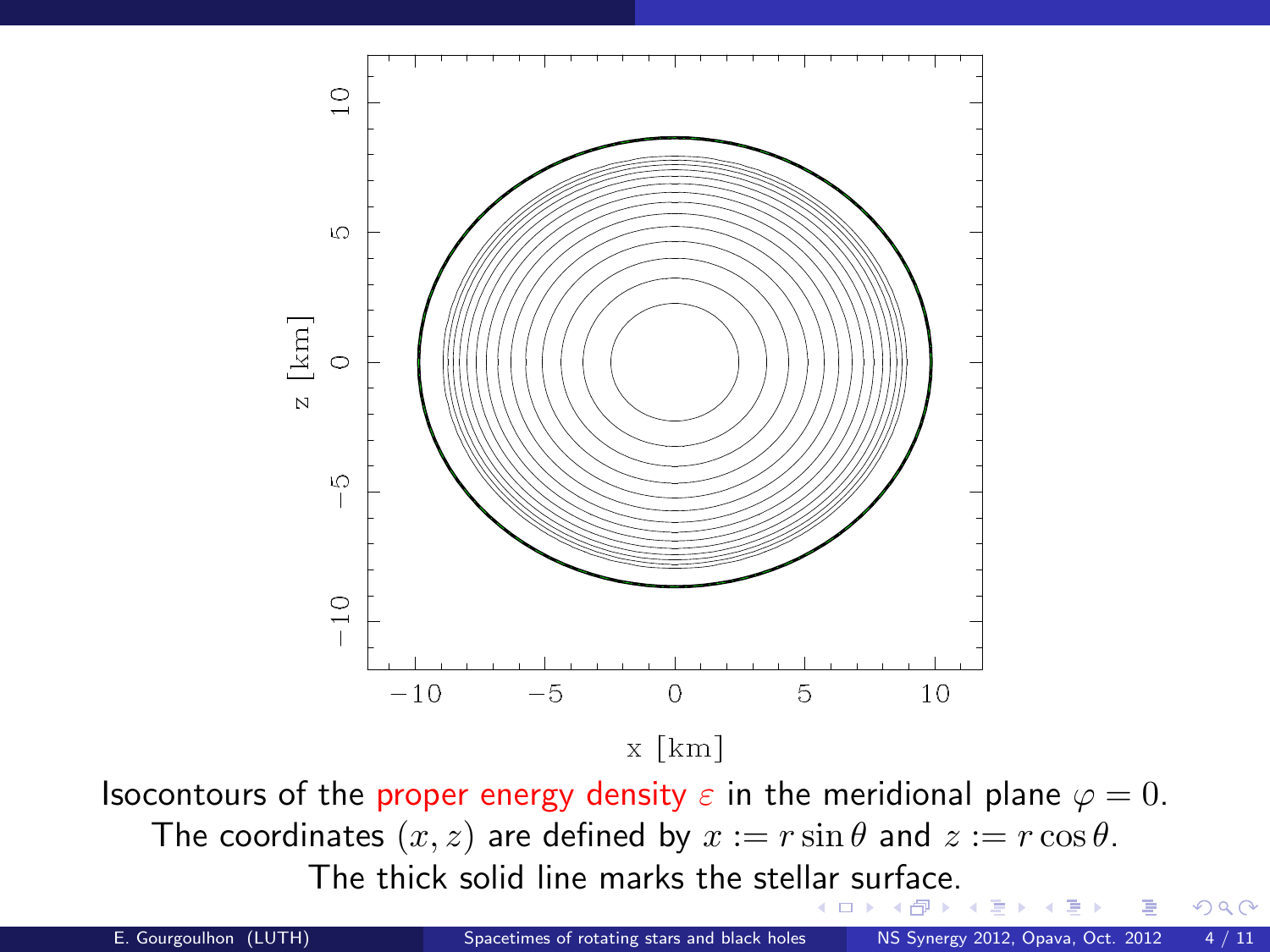

<span id="page-4-0"></span>Profile of the lapse function  $N$  in two different directions:  $\theta = 0$  (rotation axis) and  $\theta = \pi/2$  (equatorial plane). The vertical solid line (resp. dashed line) marks the location of the stellar surface in the equatorial plane (resp. along th[e ro](#page-3-0)[ta](#page-5-0)[ti](#page-3-0)[on](#page-4-0) [a](#page-5-0)[xi](#page-0-0)[s\).](#page-10-0) (□ ) (f)  $\Omega$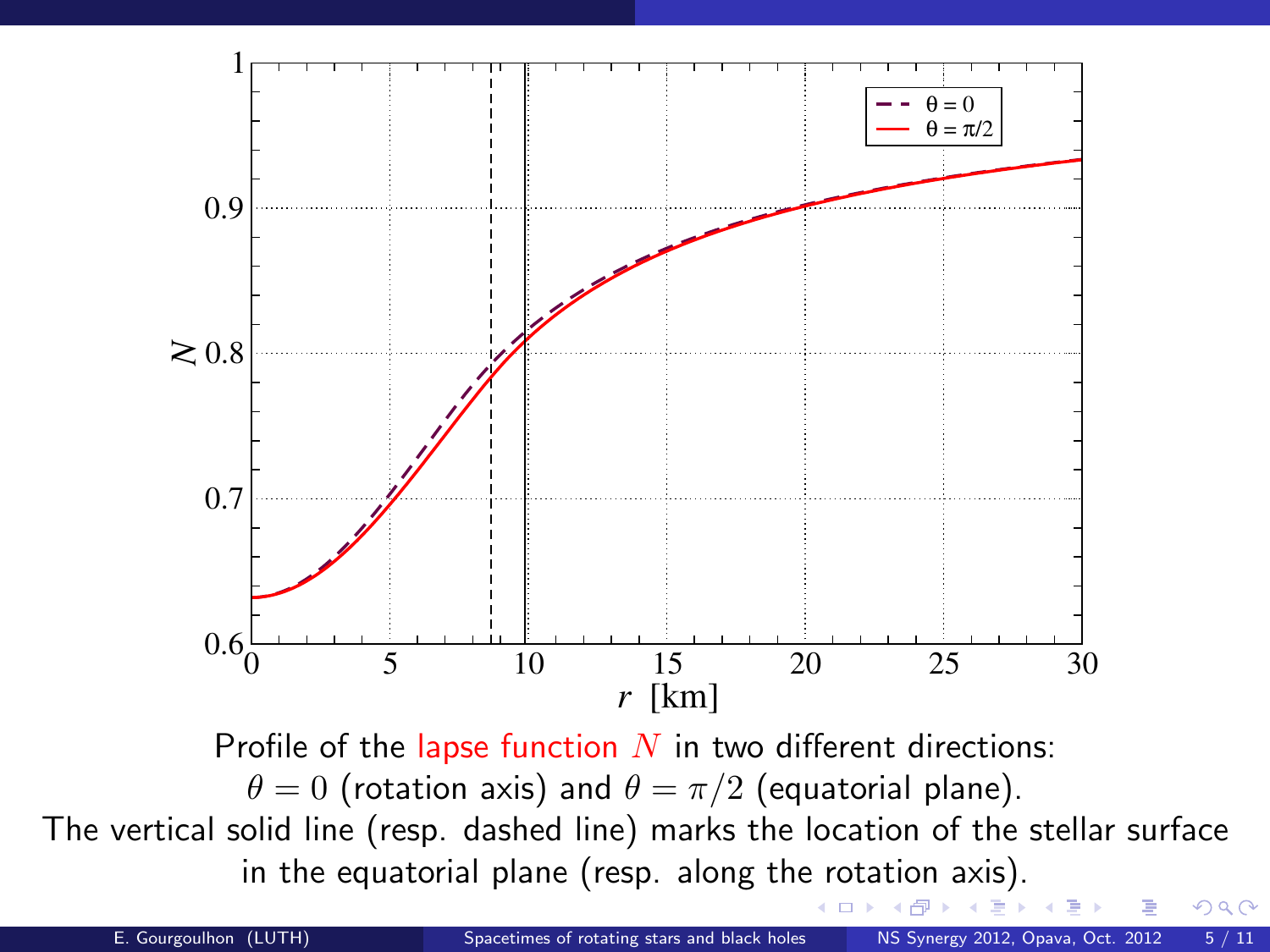<span id="page-5-0"></span>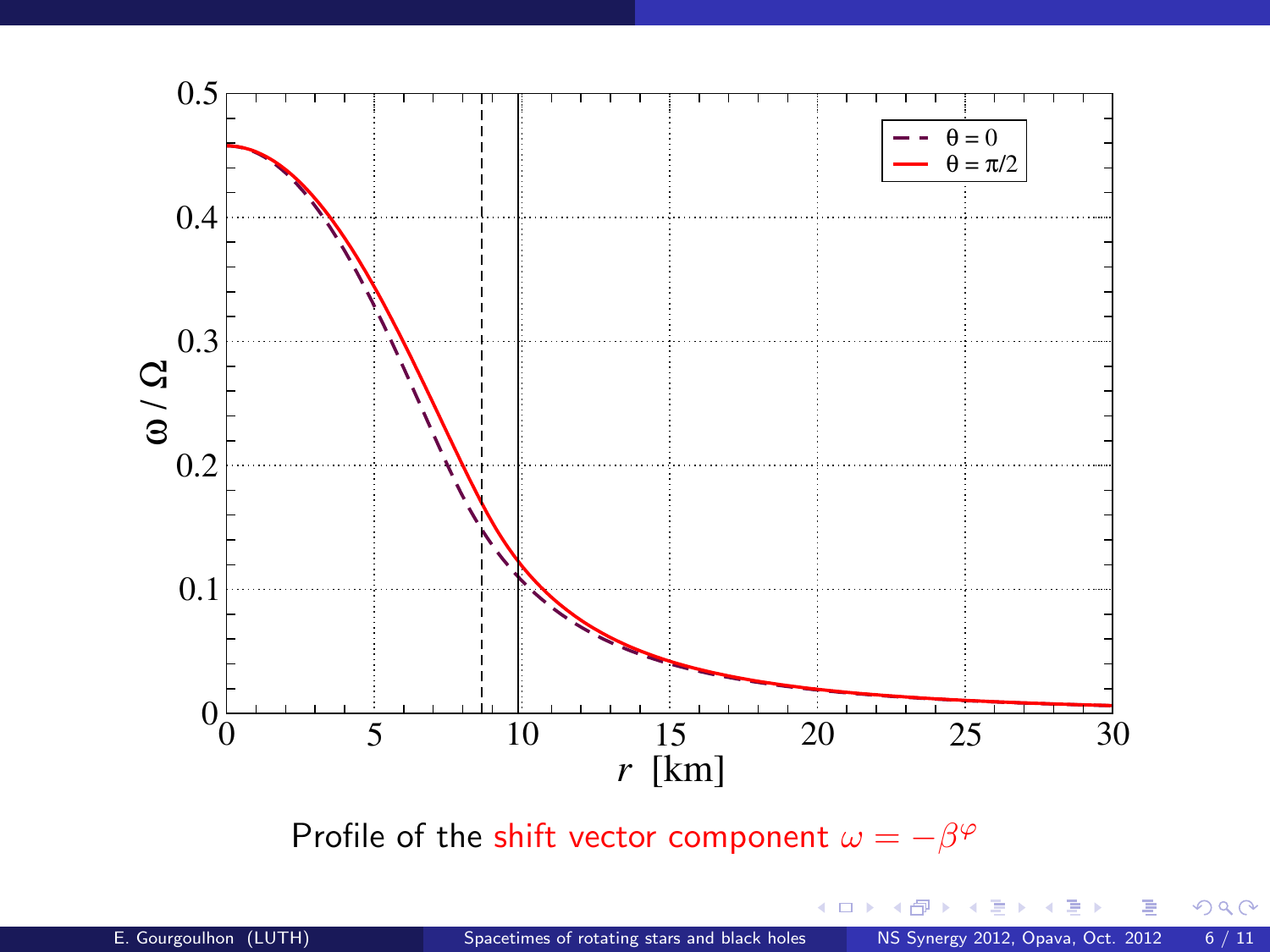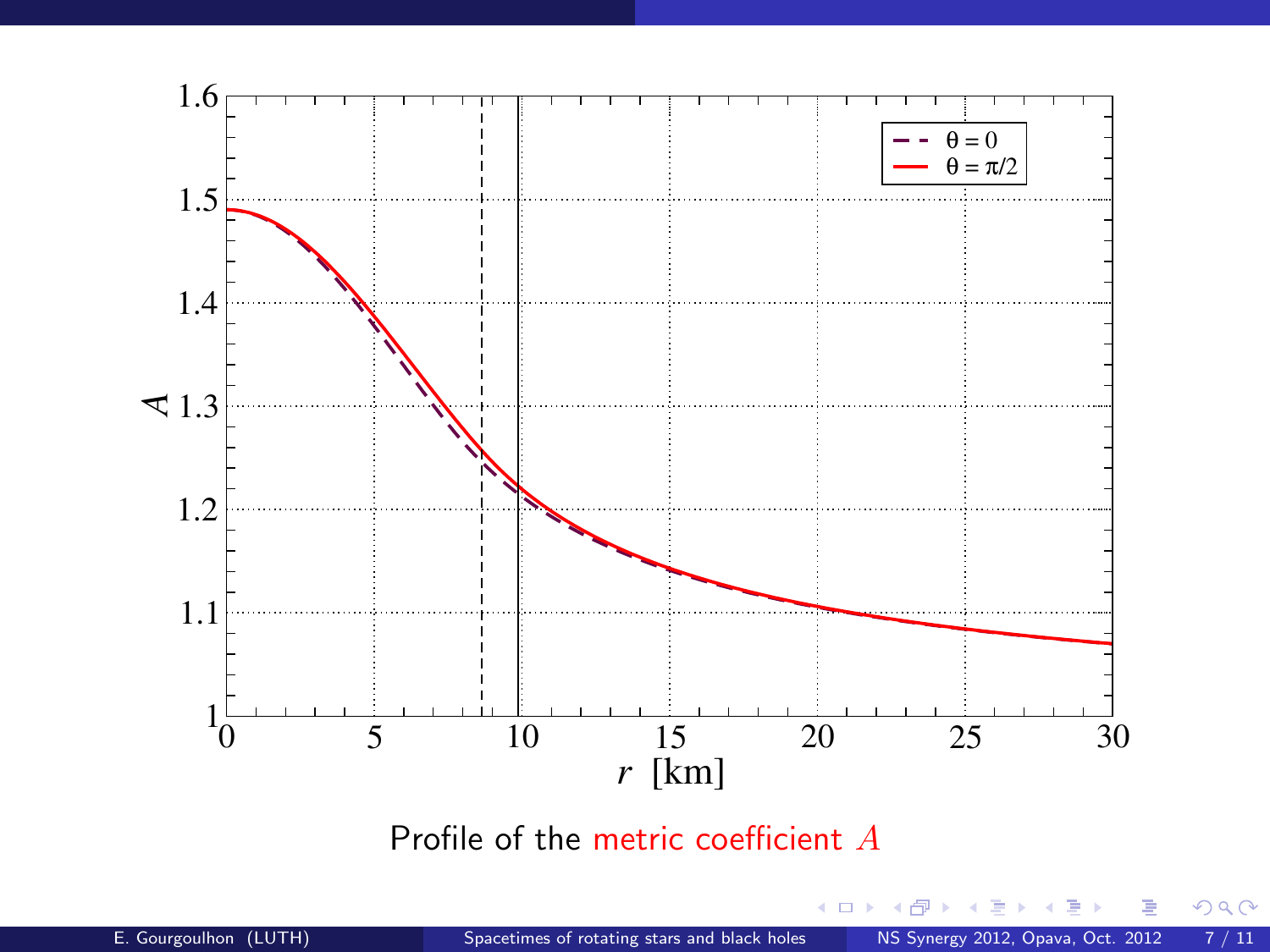

Profile of the difference between the metric coefficients  $B$  and  $\overline{A}$  in the equatorial plane. The vertical solid line marks the location of the stellar surface in that plane.

<span id="page-7-0"></span> $299$ 

 $\left\{ \begin{array}{ccc} 1 & 0 & 0 \\ 0 & 1 & 0 \end{array} \right\}$  ,  $\left\{ \begin{array}{ccc} 0 & 0 & 0 \\ 0 & 0 & 0 \end{array} \right\}$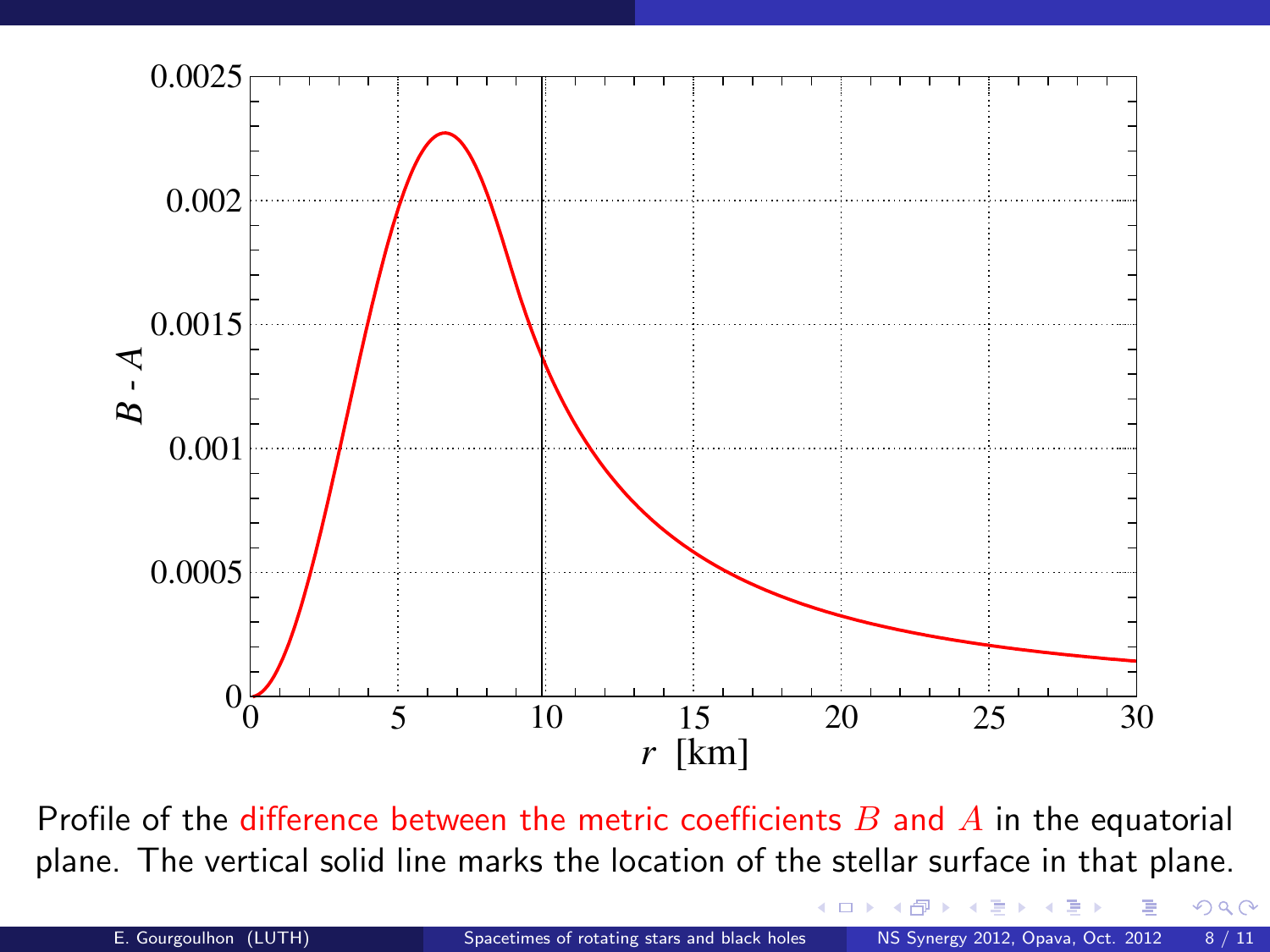

Profile of the fluid proper energy density  $\varepsilon$  in two different directions:  $\theta = 0$  (rotation axis) and  $\theta = \pi/2$  (equatorial plane). The small vertical solid line (resp. dashed line) marks the location of the stellar surface in the equatorial plane (resp. along the rotation axis).  $\rho_{\text{nuc}} := 1.66 \times 10^{17} \text{ kg m}^{-3}$  $\overline{\phantom{a}}$ [.](#page-7-0)  $\overline{\phantom{a}}$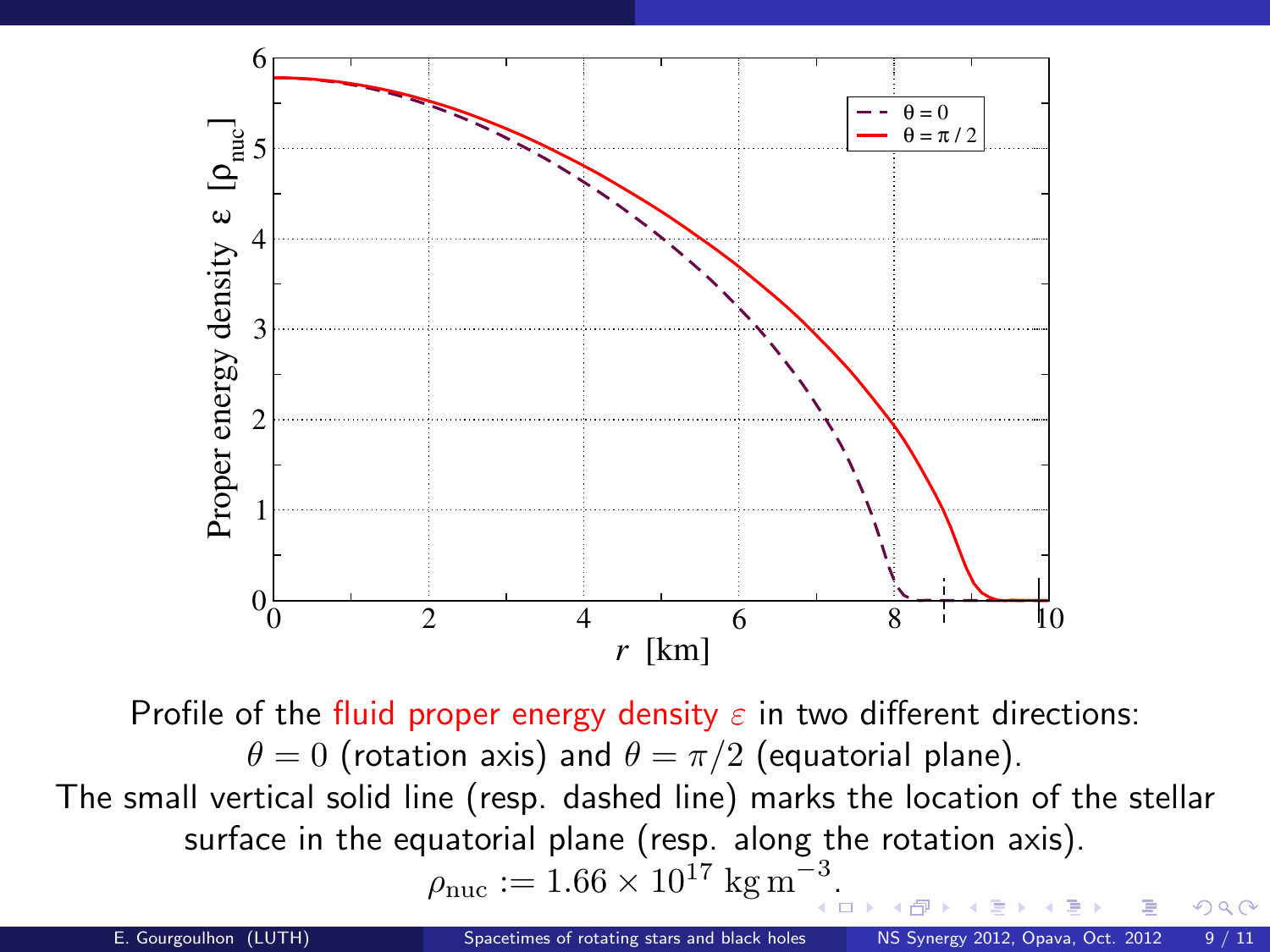

Profile of the norm  $U$  of the fluid velocity with respect to the  $ZAMO$ , in the equatorial plane.

メロト メタト メミト メミト

 $299$ 

活